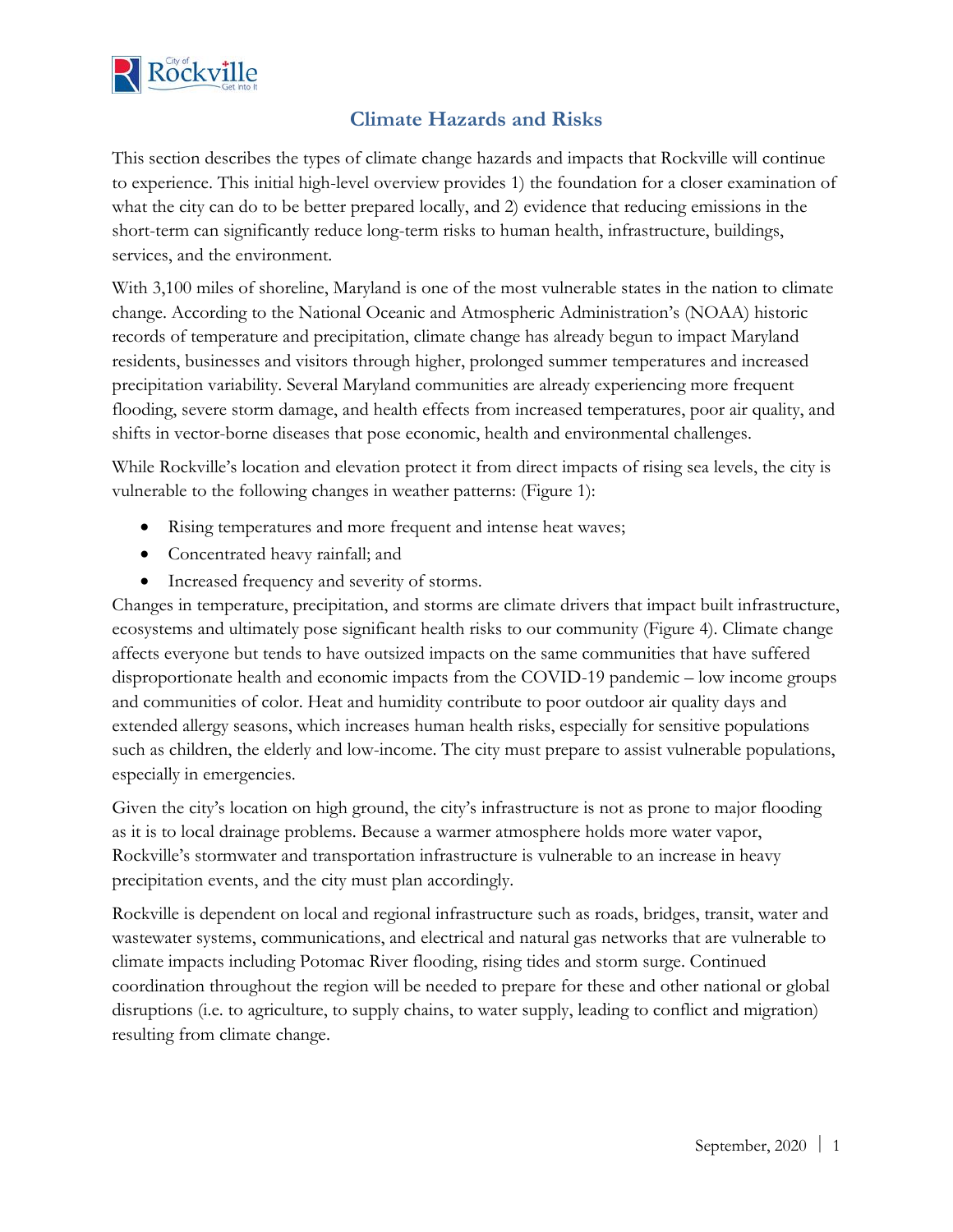## **Figure 1: Climate Projections for Washington D.C. and Vicinity**

## **TEMPERATURE INCREASE<sup>1</sup>**

- Average summer highs will be 6 or 7 degrees warmer by mid-century, and up to 97oF towards the end of the century (high emissions).
- The number of days with a heat index over 95oF is projected to double in coming decades and could triple by 2100.
- The current yearly number of heat waves (4) and length of average heat waves (5 days) could double by 2100.

#### **PRECIPITATION INTENSITY<sup>2</sup>**

- Winters and springs are wetter.
- Precipitation is becoming more episodic with heavier rainfall concentrated into fewer events.
- Today's 100-year rain event may increase from 8 up to 14 inches.
- Drought and water supply are not major risks for the area but should be monitored.

## **SEVERE STORMS<sup>2</sup>**

- The number and severity of extreme weather events is projected to increase (e.g., more concentrated rainfall events, high winds, hurricanes, nor'easters, hail, tornados, thunderstorms, ice storms, and other storm-related conditions).
- Intense snowstorms possible in near term but average snowfall is decreasing over time.

## **SEA LEVEL RISE<sup>3</sup>**

Sea level rise combined with local land subsidence is 1.2 to 4.2 feet or more by 2100, depending on emissions and ice sheet dynamics, plus storm surge flooding, i.e., the tidal Potomac rose 10ft. with Hurricane Isabel.





<sup>&</sup>lt;sup>1</sup> District of Columbia Climate Projections, 2015 <https://doee.dc.gov/node/1110407>

<sup>&</sup>lt;sup>2</sup> Fourth National Climate Assessment, 201[8 https://nca2018.globalchange.gov/](https://nca2018.globalchange.gov/)

<sup>&</sup>lt;sup>3</sup> Sea Level Rise Projections for Maryland, 201[9 https://www.umces.edu/sites/default/files/Sea-](https://www.umces.edu/sites/default/files/Sea-Level%20Rise%20Projections%20for%20Maryland%202018_1.pdf)[Level%20Rise%20Projections%20for%20Maryland%202018\\_1.pdf](https://www.umces.edu/sites/default/files/Sea-Level%20Rise%20Projections%20for%20Maryland%202018_1.pdf)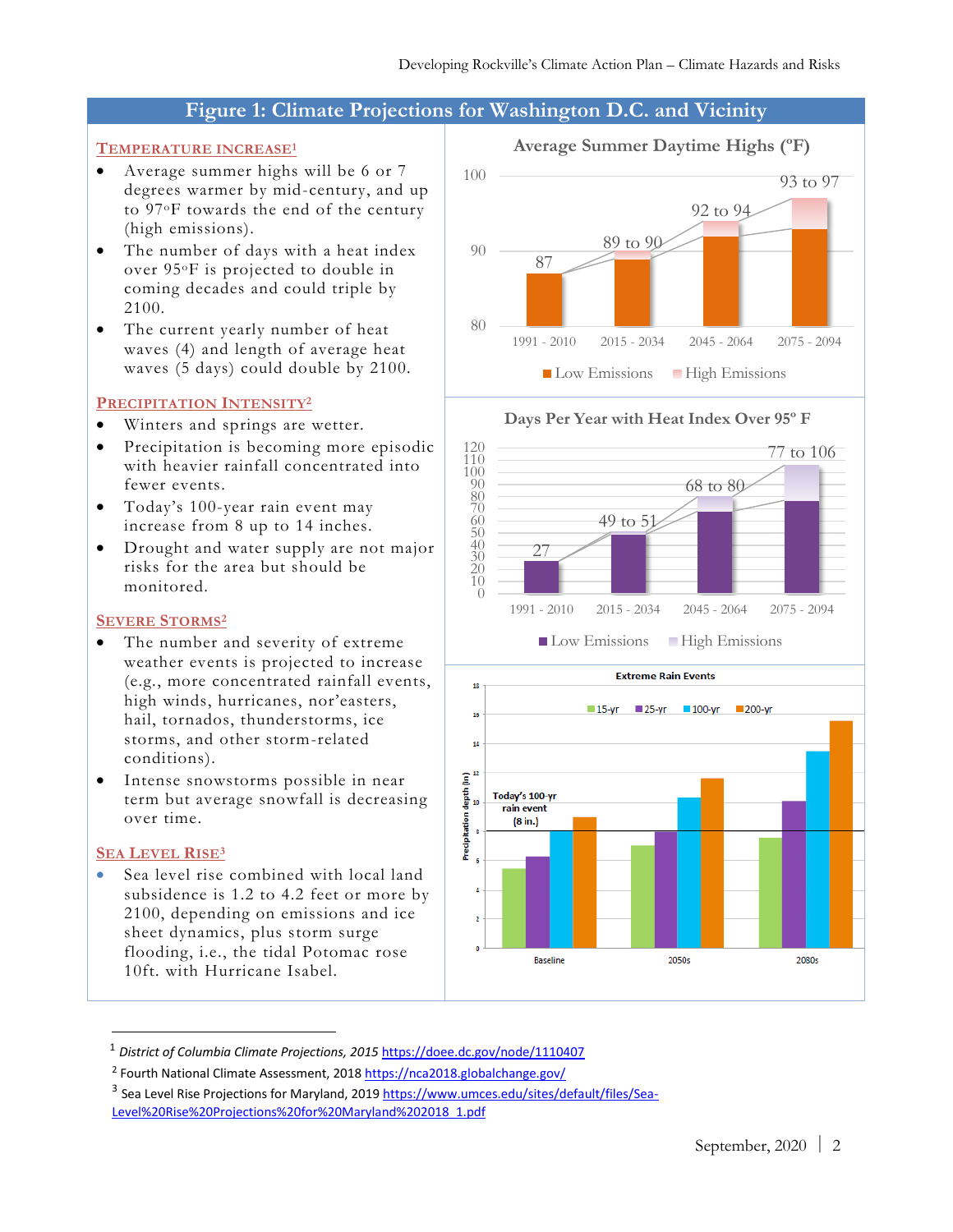

## **IMPACTS TO INFRASTRUCTURE, BUILDINGS AND SERVICES**

- Risks to transportation, stormwater, wastewater, drinking water, and energy infrastructure and increased demand for emergency management services:
- Increased urban heat island effect, demands on building cooling systems, and summertime peak energy demand and energy costs.
- Risk of brown outs or black outs from strained energy infrastructure or severe weather.
- Increased intensity of precipitation events increases the likelihood of runoff volumes exceeding stormwater capacities, causing localized flooding and drainage problems.
- Extreme heat and storms impact the lifespan, performance, and maintenance needs of buildings (roofs, envelope, mechanical systems, etc.), infrastructure, parking lots, sidewalks, streets, bridges, etc.
- Impacts to transportation that cause more frequent travel disruptions and delays (downed trees, power outages, rail).
- Increased heat waves, precipitation variability (flooding and drought) and poor outdoor air quality impacts to community recreation and parks resources and services (facilities, parks, fields, cooling centers, outdoor activities).
- Extreme weather events, sedimentation, drought, and algal blooms pose risks to Potomac River that impact drinking water supply and treatment.